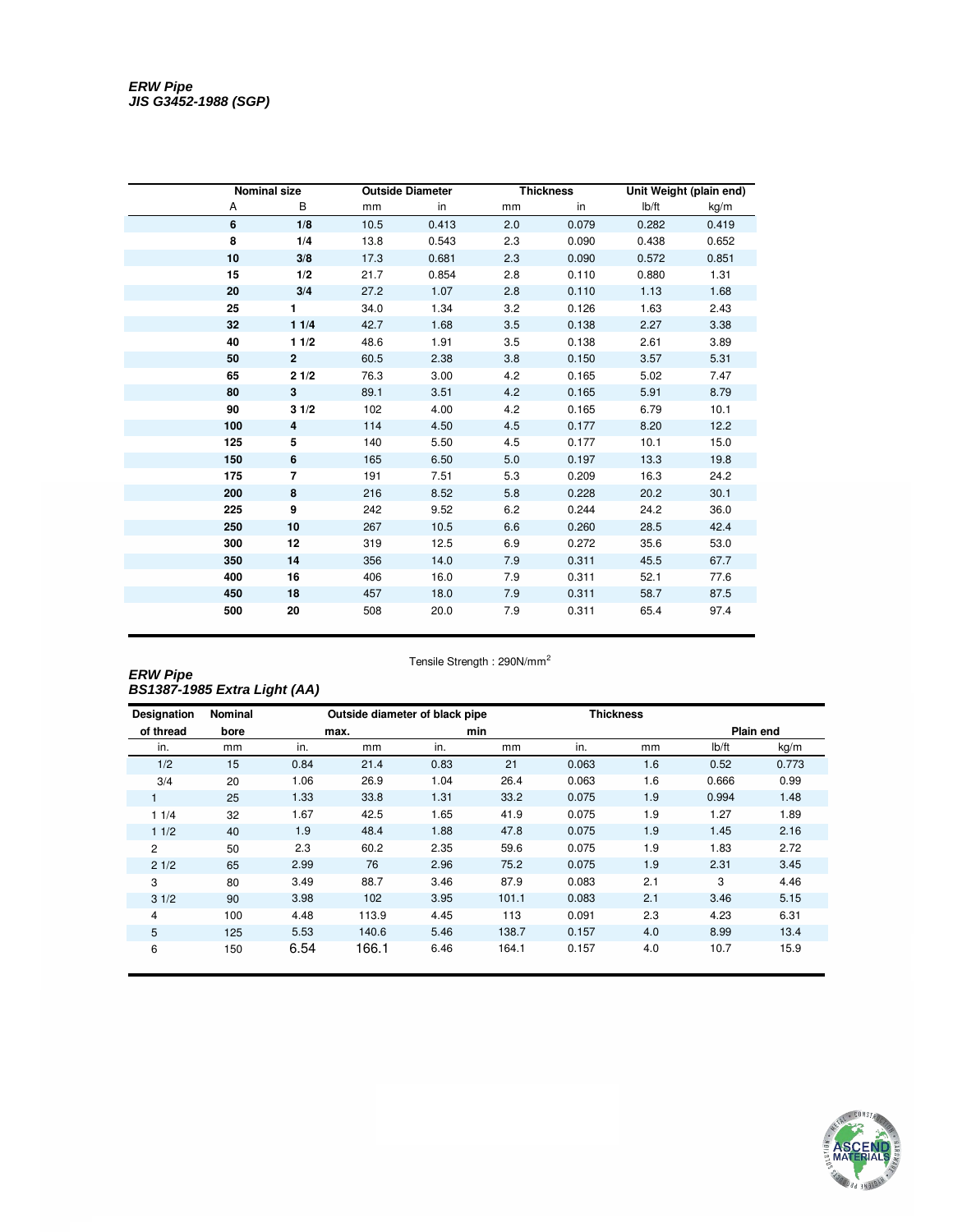| Tube       | Designation             | Nominal        | Outside diameter of black pipe |       |       |       | <b>Thickness</b> |         |
|------------|-------------------------|----------------|--------------------------------|-------|-------|-------|------------------|---------|
|            | of thread               | bore           | max.                           |       | min   |       |                  |         |
|            | in.                     | mm             | in.                            | mm    | in.   | mm    | in.              | mm      |
| Light (A)  | 1/8                     | 6              | 0.383                          | 10.1  | 0.369 | 9.7   | 0.072            | 1.8     |
|            | 1/4                     | 8              | 0.532                          | 13.6  | 0.518 | 13.2  | 0.072            | $1.8\,$ |
|            | 3/8                     | 10             | 0.671                          | 17.1  | 0.656 | 16.7  | 0.072            | 1.8     |
|            | 1/2                     | 15             | 0.841                          | 21.4  | 0.825 | 21.0  | 0.080            | 2.0     |
|            | 3/4                     | 20             | 1.059                          | 26.9  | 1.041 | 26.4  | 0.092            | 2.3     |
|            | $\mathbf{1}$            | 25             | 1.328                          | 33.8  | 1.309 | 33.2  | 0.104            | 2.6     |
|            | 11/4                    | 32             | 1.670                          | 42.5  | 1.650 | 41.9  | 1.104            | 2.6     |
|            | 11/2                    | 40             | 1.903                          | 48.4  | 1.882 | 47.8  | 0.116            | 2.9     |
|            | $\overline{c}$          | 50             | 2.347                          | 60.2  | 2.307 | 59.6  | 0.116            | 2.9     |
|            | 21/2                    | 65             | 2.991                          | 76.0  | 2.960 | 75.2  | 0.128            | 3.2     |
|            | 3                       | 80             | 3.491                          | 88.7  | 3.460 | 87.9  | 0.128            | 3.2     |
|            | $\overline{4}$          | 100            | 4.481                          | 113.9 | 4.450 | 113.0 | 0.144            | 3.6     |
| Medium (B) | 1/8                     | 6              | 0.411                          | 10.4  | 0.386 | 9.8   | 0.080            | 2.0     |
|            | 1/4                     | $\bf 8$        | 0.547                          | 13.9  | 0.522 | 13.3  | 0.092            | 2.3     |
|            | 3/8                     | $10$           | 0.685                          | 17.4  | 0.660 | 16.8  | 0.092            | 2.3     |
|            | 1/2                     | 15             | 0.856                          | 21.7  | 0.831 | 21.1  | 0.104            | 2.6     |
|            | 3/4                     | 20             | 1.072                          | 27.2  | 1.047 | 26.6  | 0.104            | 2.6     |
|            | 1                       | 25             | 1.346                          | 34.2  | 1.316 | 33.4  | 0.128            | 3.2     |
|            | 11/4                    | 32             | 1.687                          | 42.9  | 1.657 | 42.1  | 0.128            | 3.2     |
|            | 11/2                    | 40             | 1.919                          | 48.8  | 1.889 | 48.0  | 0.128            | 3.2     |
|            | $\overline{\mathbf{c}}$ | 50             | 2.394                          | 60.8  | 2.354 | 59.8  | 0.144            | 3.6     |
|            | 21/2                    | 65             | 3.014                          | 76.6  | 2.969 | 75.4  | 0.144            | 3.6     |
|            | 3                       | 80             | 3.524                          | 89.5  | 3.469 | 88.1  | 0.160            | 4.0     |
|            | 4                       | 100            | 4.524                          | 114.9 | 4.459 | 113.3 | 0.176            | 4.5     |
|            | 5                       | 125            | 5.534                          | 140.6 | 5.459 | 138.7 | 0.192            | 5.0     |
|            | 6                       | 150            | 6.539                          | 166.1 | 6.459 | 164.1 | 0.192            | 5.0     |
| Heavy (C)  | 1/8                     | $6\phantom{a}$ | 0.411                          | 10.4  | 0.386 | 9.8   | 0.104            | 2.7     |
|            | 1/4                     | 8              | 0.547                          | 13.9  | 0.522 | 13.3  | 0.116            | 2.9     |
|            | 3/8                     | $10$           | 0.685                          | 17.4  | 0.660 | 16.8  | 0.116            | 2.9     |
|            | 1/2                     | 15             | 0.856                          | 21.7  | 0.831 | 21.1  | 0.128            | 3.2     |
|            | 3/4                     | 20             | 1.072                          | 27.2  | 1.047 | 26.6  | 0.128            | 3.2     |
|            | $\mathbf{1}$            | 25             | 1.346                          | 34.2  | 1.316 | 33.4  | 0.160            | 4.0     |
|            | 11/4                    | 32             | 1.687                          | 42.9  | 1.657 | 42.1  | 0.160            | $4.0$   |
|            | 11/2                    | 40             | 1.919                          | 48.8  | 1.889 | 48.0  | 0.160            | $4.0$   |
|            | $\overline{c}$          | 50             | 2.394                          | 60.8  | 2.354 | 59.8  | 0.176            | $4.5\,$ |
|            | 21/2                    | 65             | 3.014                          | 76.6  | 2.969 | 75.4  | 0.176            | 4.5     |
|            | 3                       | $80\,$         | 3.524                          | 89.5  | 3.469 | 88.1  | 0.192            | $5.0\,$ |
|            | $\overline{\mathbf{4}}$ | 100            | 4.524                          | 114.9 | 4.459 | 113.3 | 0.212            | 5.4     |
|            | 5                       | 125            | 5.534                          | 140.6 | 5.459 | 138.7 | 0.212            | 5.4     |
|            | 6                       | 150            | 6.539                          | 166.1 | 6.459 | 164.1 | 0.212            | 5.4     |

## **Steel tubes and tubulars suitable for screwing to BS 21 pipe threads**

Yield Strength : 195 N/mm<sup>2</sup> Tensile Strength : 320 to 460 N/mm<sup>2</sup>